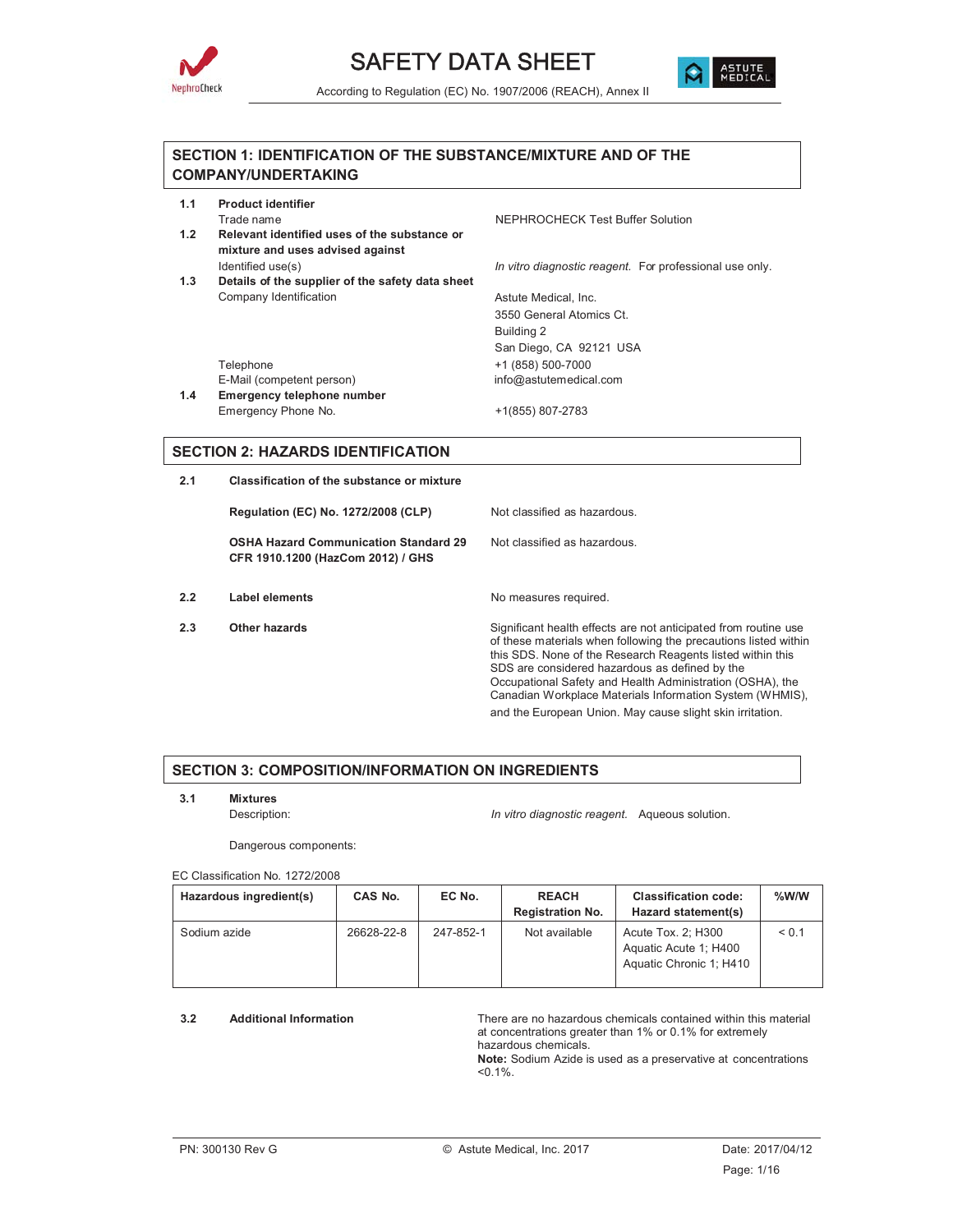



#### **SECTION 4: FIRST AID MEASURES**

#### **4.1 Description of first aid measures**

| Inhalation                                | Supply fresh air. Consult a physician if any symptoms<br>develop.                                |  |
|-------------------------------------------|--------------------------------------------------------------------------------------------------|--|
| <b>Skin Contact</b>                       | Wash skin with soap and water. Consult a physician if<br>irritation develops.                    |  |
| Eye Contact                               | Rinse cautiously with water for several minutes. Consult a<br>physician if any symptoms develop. |  |
| Ingestion                                 | Wash out mouth with water. Consult a physician if any<br>symptoms develop.                       |  |
| Most important symptoms and effects, both | None known.                                                                                      |  |

**4.2 Most important symptoms and effects, both acute and delayed**

**4.3 Indication of the immediate medical attention and special treatment needed** None.

#### **SECTION 5: FIRE-FIGHTING MEASURES**

| 5.1 | <b>Extinguishing media</b>                               |                                                                                                |
|-----|----------------------------------------------------------|------------------------------------------------------------------------------------------------|
|     | Suitable Extinguishing Media                             | CO2, powder or water spray. Fight larger fires with water<br>spray or alcohol resistant foam.  |
| 5.2 | Special hazards arising from the substance or<br>mixture | In case of fire, the following can be released: Carbon oxides<br>(COx), nitrogen oxides (NOx), |
| 5.3 | <b>Advice for fire-fighters</b>                          | Use fire-extinguishing methods suitable to surrounding<br>conditions.                          |
|     |                                                          | Wear full protective suit and self-contained breathing                                         |
|     |                                                          | aparatus (SCBA) when extinguishing fires.                                                      |

#### **SECTION 6: ACCIDENTAL RELEASE MEASURES**

| 6.1 | Personal precautions, protective equipment<br>and emergency procedures | Isolate spillage and clean up immediately.<br>Refer to Section 8 for protective measures when handling the<br>spillage.                                                                                                  |
|-----|------------------------------------------------------------------------|--------------------------------------------------------------------------------------------------------------------------------------------------------------------------------------------------------------------------|
| 6.2 | <b>Environmental precautions</b>                                       | Do not allow the undiluted product to enter sewers/surface or<br>ground water.                                                                                                                                           |
| 6.3 | Methods and material for containment and<br>cleaning up                | Absorb with liquid-binding material (paper towelling, sand,<br>diatomite, acid binders, universal binders, sawdust). Dispose<br>of contaminated material as waste according to Section 13.<br>Rinse off area with water. |
| 6.4 | <b>Reference to other sections</b>                                     | 8.13                                                                                                                                                                                                                     |

#### **SECTION 7: HANDLING AND STORAGE**

| 7.1 | Precautions for safe handling                                   | Avoid contact with skin and eyes.<br>Keep out of reach of children.<br>Wash hands before breaks and after work.<br>If aerosolization potential exists, handle under local exhaust<br>ventilation such as a biological safety cabinet or fume hood. |
|-----|-----------------------------------------------------------------|----------------------------------------------------------------------------------------------------------------------------------------------------------------------------------------------------------------------------------------------------|
| 7.2 | Conditions for safe storage, including any<br>incompatibilities | Store in the original container at 2 to 8°C.                                                                                                                                                                                                       |
| 7.3 | Specific end use(s)                                             | Use as per instructions for use.                                                                                                                                                                                                                   |

#### **SECTION 8: EXPOSURE CONTROLS/PERSONAL PROTECTION**

| 8.1   | <b>Control parameters</b>           |                                                                          |
|-------|-------------------------------------|--------------------------------------------------------------------------|
| 8.1.1 | <b>Occupational Exposure Limits</b> | The product does not contain any relevant quantities of materials with   |
|       |                                     | critical values that have to be monitored at the workplace. The exposure |
|       |                                     | limits below apply to concentrated sodium azide only.                    |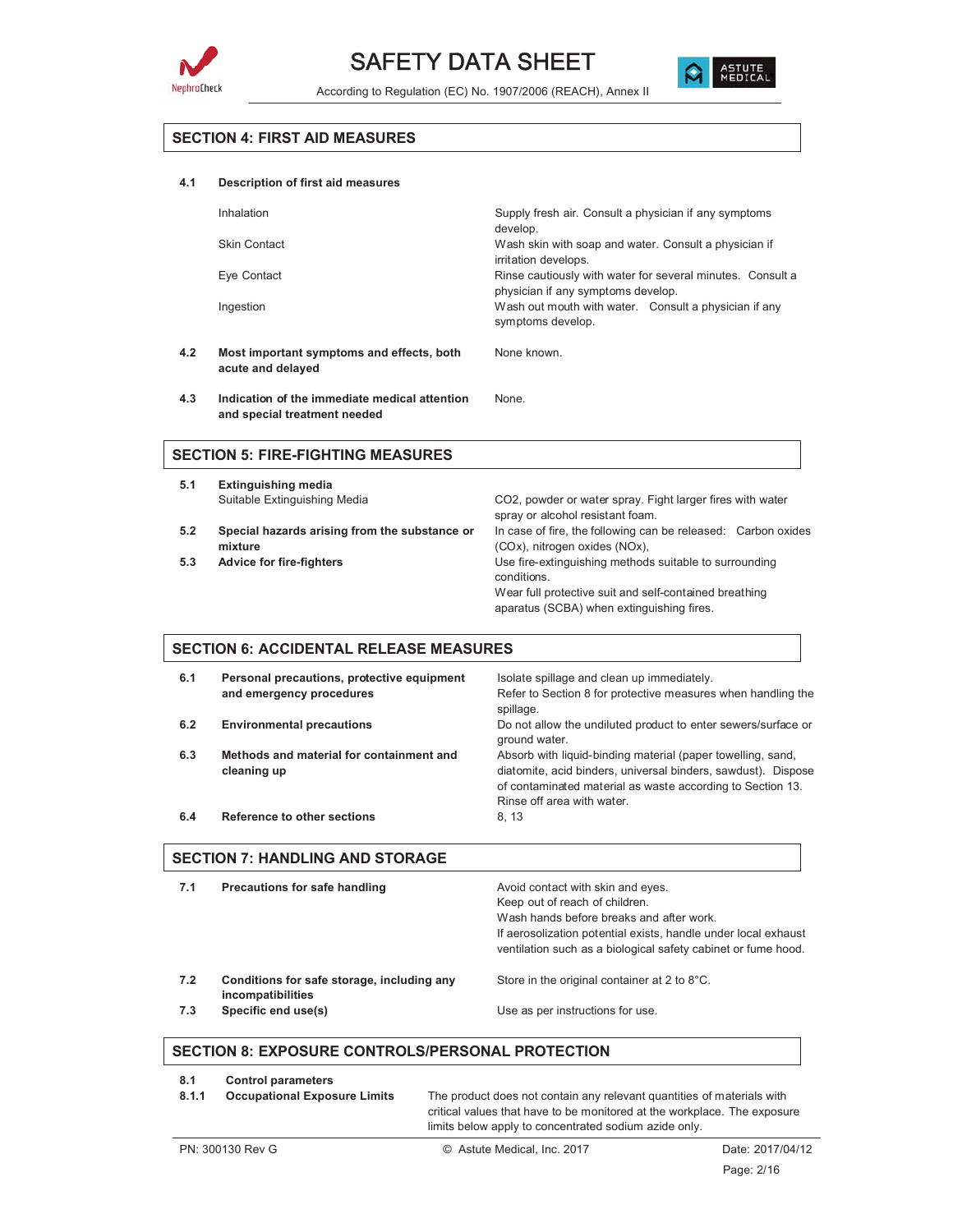



| Country        | <b>SUBSTANCE</b>                 | CAS No.    | LTEL                                        | STEL (mg/m <sup>3</sup> ) |
|----------------|----------------------------------|------------|---------------------------------------------|---------------------------|
|                |                                  |            | $(8 \text{ hr} \text{ TWA} \text{ mg/m}^3)$ |                           |
| United         | Sodium azide As NaN <sub>3</sub> | 26628-22-8 | 0.1                                         | 0.3                       |
| Kingdom        |                                  |            |                                             |                           |
| <b>Belgium</b> | Sodium azide As NaN <sub>3</sub> | 26628-22-8 | 0.1                                         | 0.3                       |
| Germany        | Sodium azide As NaN <sub>3</sub> | 26628-22-8 | 0.2                                         | 0.4                       |
| Denmark        | Sodium azide As NaN <sub>3</sub> | 26628-22-8 | 0.1                                         | 0.2                       |
| France         | Sodium azide As NaN <sub>3</sub> | 26628-22-8 | 0.1                                         | 0.3                       |
| Spain          | Sodium azide As NaN <sub>3</sub> | 26628-22-8 | 0.1                                         | 0.3                       |
| Finland        | Sodium azide As NaN <sub>3</sub> | 26628-22-8 | 0.1                                         | 0.3                       |
| Ireland        | Sodium azide As NaN <sub>3</sub> | 26628-22-8 | 0.1                                         | 0.3                       |
| Italy          | Sodium azide As NaN <sub>3</sub> | 26628-22-8 | 0.1                                         | 0.3                       |
| Hungary        | Sodium azide As NaN <sub>3</sub> | 26628-22-8 | 0.1                                         | 0.3                       |
| Poland         | Sodium azide As NaN <sub>3</sub> | 26628-22-8 | 0.1                                         | 0.3                       |
| Lativa         | Sodium azide As NaN <sub>3</sub> | 26628-22-8 | 0.1                                         | 0.3                       |
| Switzerland    | Sodium azide As NaN <sub>3</sub> | 26628-22-8 | 0.2                                         | 0.4                       |
| Netherlands    | Sodium azide As NaN <sub>3</sub> | 26628-22-8 | 0.1                                         | 0.3                       |
| <b>USA</b>     | Sodium azide As NaN <sub>3</sub> | 26628-22-8 | 0.1                                         | $0.3*$                    |

\*NIOSH Ceiling Limit

#### **8.2 Exposure controls**

| 8.2.1 | Appropriate engineering controls |  |
|-------|----------------------------------|--|
|       |                                  |  |

The product does not contain any relevant quantities of materials with critical values that have to be monitored at the workplace. Avoid aerosolization. Handle under local exhaust ventilation if aerosolization potential exists.

| 8.2.2 | Personal protection equipment       |                                                                                                                            |  |  |
|-------|-------------------------------------|----------------------------------------------------------------------------------------------------------------------------|--|--|
|       | Eye/face protection                 | Safety glasses recommended during normal use. Use safety goggles if<br>splash potential exists.                            |  |  |
|       | Hand protection                     | Disposable gloves.                                                                                                         |  |  |
|       | Material of gloves:                 | Latex / natural rubber, Nitrile rubber                                                                                     |  |  |
|       | Penetration time of glove material: | Gloves resistance is not critical when the product is handled according to<br>the instructions for use.                    |  |  |
|       | Body protection                     | Laboratory coat.                                                                                                           |  |  |
|       | Respiratory protection              | Not normally required. Avoid aerosolization. Handle under local exhaust<br>ventilation if aerosolization potential exists. |  |  |

**8.2.3 Environmental Exposure Controls** No special measures are required.

#### **SECTION 9: PHYSICAL AND CHEMICAL PROPERTIES**

| 9.1 | Information on basic physical and chemical |                                         |  |  |
|-----|--------------------------------------------|-----------------------------------------|--|--|
|     | properties                                 |                                         |  |  |
|     | Appearance                                 | Clear liquid.                           |  |  |
|     | Colour                                     | Colourless.                             |  |  |
|     | Odour                                      | No odour.                               |  |  |
|     | Odour Threshold (ppm)                      | Not applicable.                         |  |  |
|     | pH (Value)                                 | 8.5.                                    |  |  |
|     | Melting Point (°C) / Freezing Point (°C)   | Similar to water, approximately 0°C.    |  |  |
|     | Boiling point/boiling range (°C):          | Similar to water, approximately 100°C.  |  |  |
|     | Flash Point (°C)                           | Not applicable.                         |  |  |
|     | Evaporation rate $(BA = 1)$                | No data available                       |  |  |
|     | Flammability (solid, gas)                  | No data available                       |  |  |
|     | Explosive limit ranges                     | Not applicable.                         |  |  |
|     | Vapour Pressure (Pascal)                   | Similar to water, approximately 23 hPa. |  |  |
|     | Vapour Density (Air=1)                     | No data available                       |  |  |
|     | Density (q/ml)                             | $~1$ .                                  |  |  |
|     | Solubility (Water)                         | Soluble.                                |  |  |
|     | Solubility (Other)                         | No data available                       |  |  |
|     | Partition Coefficient (n-Octanol/water)    | No data available                       |  |  |
|     | Auto Ignition Temperature (°C)             | No data available                       |  |  |
|     | Decomposition Temperature (°C)             | No data available                       |  |  |
|     | Viscosity (mPa.s)                          | No data available                       |  |  |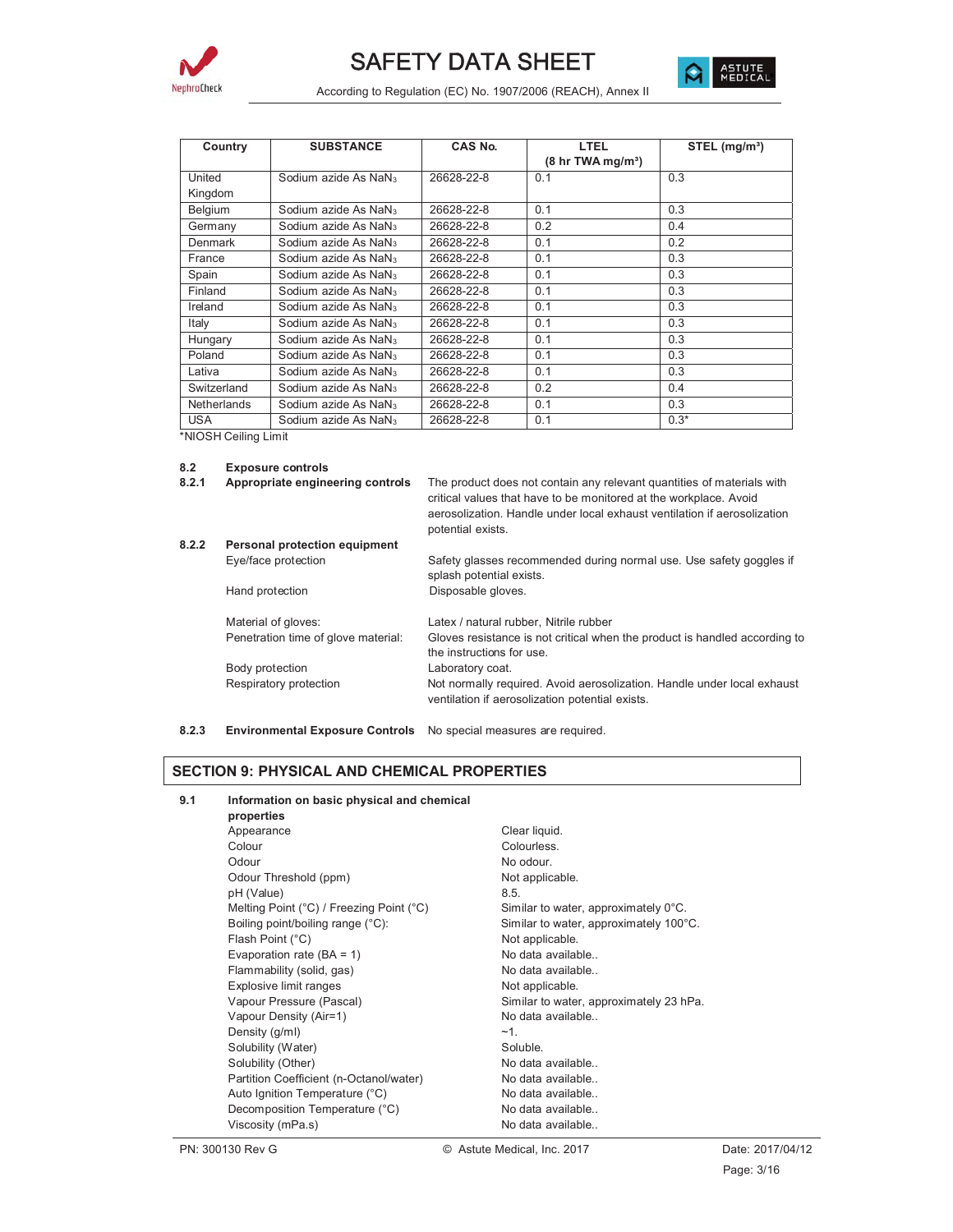





Explosive properties explosive. Oxidising properties Not oxidising

**9.2** Other information **COVID-100** No data available.

#### **SECTION 10: STABILITY AND REACTIVITY**

- **10.1 Reactivity 10.1** Reactivity
- 
- 
- **10.4 Conditions to avoid** None
- 
- **10.6 Hazardous Decomposition Product(s)** None known.

**10.2 Chemical stability** The product is stable in accordance with the recommended storage conditions.

**10.3 Possibility of hazardous reactions** Contact with acids may liberate trace amounts of toxic gas (hydrazoic acid). Hazardous polymerisation will not occur.

**10.5 Incompatible materials 10.5 Incompatible materials** Strong acids, strong bases, strong oxidizing agents.

#### **SECTION 11: TOXICOLOGICAL INFORMATION**

**11.1 Information on toxicological effects**

#### **11.1.1 Mixtures**

Acute toxicity **No data available.** Skin corrosion/irritation No data available. Serious eye damage/irritation No data available. Respiratory/skin sensitization No data available. Germ cell mutagenicity example and the No data available. Carcinogenicity **No data available.** Reproductive toxicity<br>STOT-single exposure<br>No data available. STOT-single exposure STOT-repeated exposure No data available. Aspiration hazard **No data available.** No data available.

# **Health Effects and Symptoms**

Skin Contact Skin Contact Contact Contact Contact Contact Contact Contact Contact Contact Contact Contact Contact No significant harmful effects anticipated. Eye Contact **No significant harmful effects anticipated.** No significant harmful effects anticipated. Ingestion **Ingestion** No significant harmful effects anticipated.

**11.2 Other information** The product is not subject to classification according to the calculation method of the General EU Classification Guidelines for Preparations. When used and handled according to specifications, the product does not have any harmful effects according to our experience and the information provided to us.

#### **SECTION 12: ECOLOGICAL INFORMATION**

- 
- **12.2 Persistence and degradability** No data available
- **12.3 Bioaccumulative potential Mate 12.3 No data available**
- **12.4 Mobility in soil** No data available
- **12.5 Results of PBT and vPvB assessment** No data available
- **12.6 Other adverse effects** No data available

**12.1 Toxicity** The product does not contain significant quantities of ingredients that are environmentally toxic.

#### **SECTION 13: DISPOSAL CONSIDERATIONS**

**13.1 Waste treatment methods**

**Product: Product: Product: Chemical residues and remains should be routinely handled** as special waste. This must be disposed of in compliance with anti-pollution and other laws of the country concerned.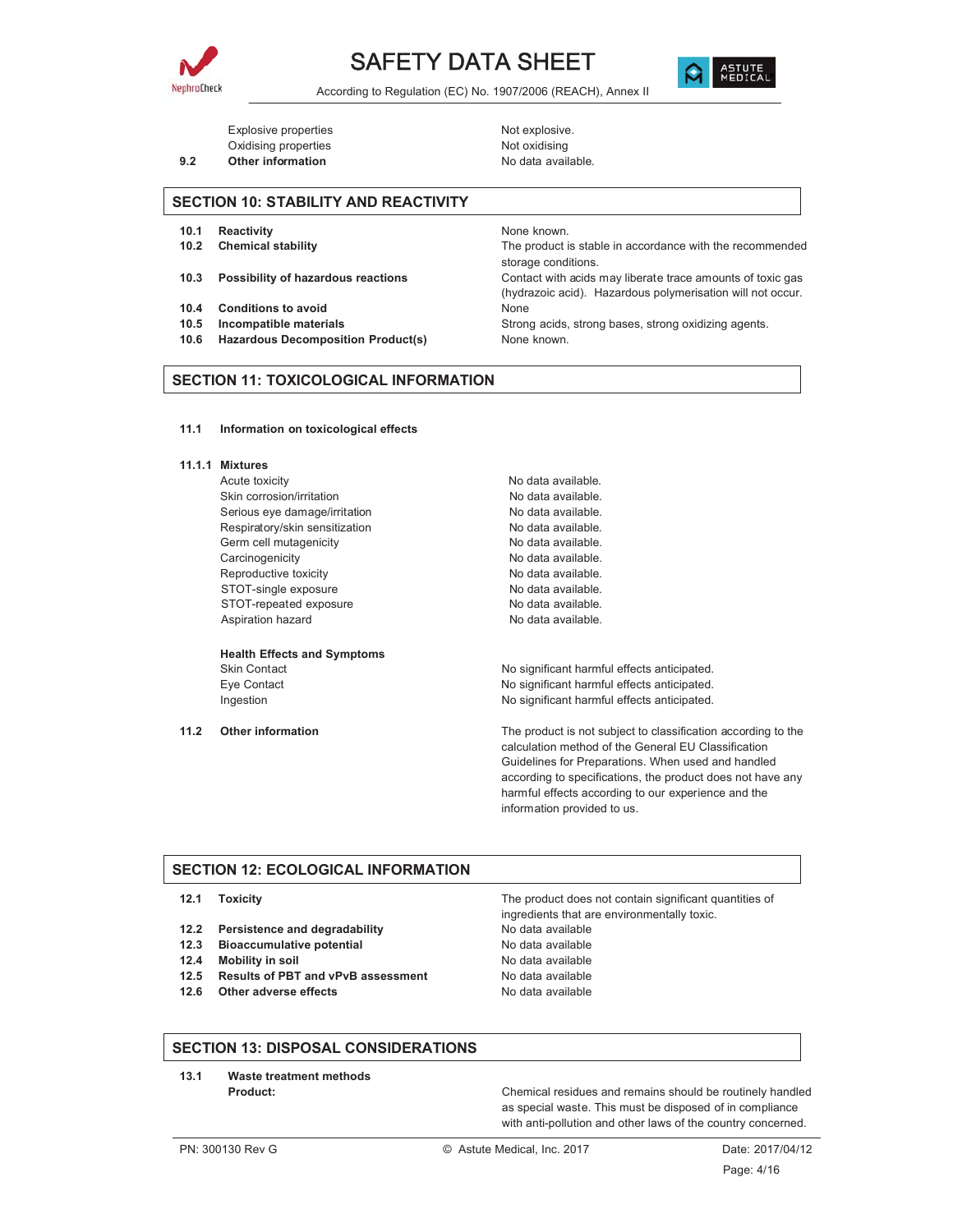



To ensure compliance we recommend that you contact the relevant (local) authorities and/or an approved wastedisposal company for information.

European waste catalogue: 18 01 07.

**Packaging: Packaging: Packaging: Disposal should be in accordance with local, state or** national legislation. Packaging materials may be recycled. Contact your local service providers for further information.

#### **SECTION 14: TRANSPORT INFORMATION**

- **14.1 UN number** Not applicable.
- **14.2 UN Proper Shipping Name** Not applicable.<br>**14.3 Transport hazard class(es)** Not classified a
- 
- **14.4 Packing Group Case Contract Contract Packing Group** Not applicable.
- 14.5 Environmental hazards Not applicable.
- 14.6 Special precautions for user **Not** applicable.
- **14.7 Transport in bulk according to Annex II of MARPOL73/78 and the IBC Code** MARPOL73/78 and the IBC Code
- **14.3 Transport hazard class(es)** Not classified as dangerous for transport.

#### **SECTION 15: REGULATORY INFORMATION**

**15.1 Safety, health and environmental regulations/legislation specific for the substance or mixture**

In Vitro diagnostics medical devices directive 98/79/EC. OSHA Hazard Communication Standard 29 CFR 1910.1200 Consumer Product Safety Regulations 16 CFR 1600 IVD Product Labelling 21 CFR 809

| <b>Carcinogen listings</b>                      |                                    |
|-------------------------------------------------|------------------------------------|
| IARC:                                           | None of the ingredients is listed. |
| NTP:                                            | None of the ingredients is listed. |
| ACGIH:                                          | None of the ingredients is listed. |
| OSHA:                                           | None of the ingredients is listed. |
| FPA <sup>.</sup>                                | None of the ingredients is listed. |
| <b>Californian Proposition 65</b>               |                                    |
| Chemicals known to cause cancer:                | None of the ingredients is listed. |
| Chemicals known to cause reproductive toxicity: | None of the ingredients is listed. |
| <b>SARA</b>                                     |                                    |
| Section 355 (extremely hazardous substances):   | Sodium azide.                      |
| Section 313 (specific toxic chemical listings): | Sodium azide.                      |

15.2 Chemical Safety Assessment Not applicable.

#### **SECTION 16: OTHER INFORMATION**

#### **LEGEND**

| <b>STOT</b> | Specific Target Organ Toxicity |
|-------------|--------------------------------|
| <b>STEL</b> | Short Term Exposure Limit      |
| I TFI       | Long Term Exposure limit       |
| TWA         | Time Weighted Average          |

#### **Classification code(s):**

| Acute Tox, 1      | Acute toxicity, Category 1                                  |
|-------------------|-------------------------------------------------------------|
| Acute Tox. 2      | Acute toxicity, Category 2                                  |
| STOT RE 2         | Specific Target Organ Toxicity, repeat exposure, Category 2 |
| Aquatic Acute 1   | Hazardous to the aquatic environment, Acute, Category 1     |
| Aquatic Chronic 1 | Hazardous to the aquatic environment, Chronic, Category 1   |

#### **Hazard statement(s)**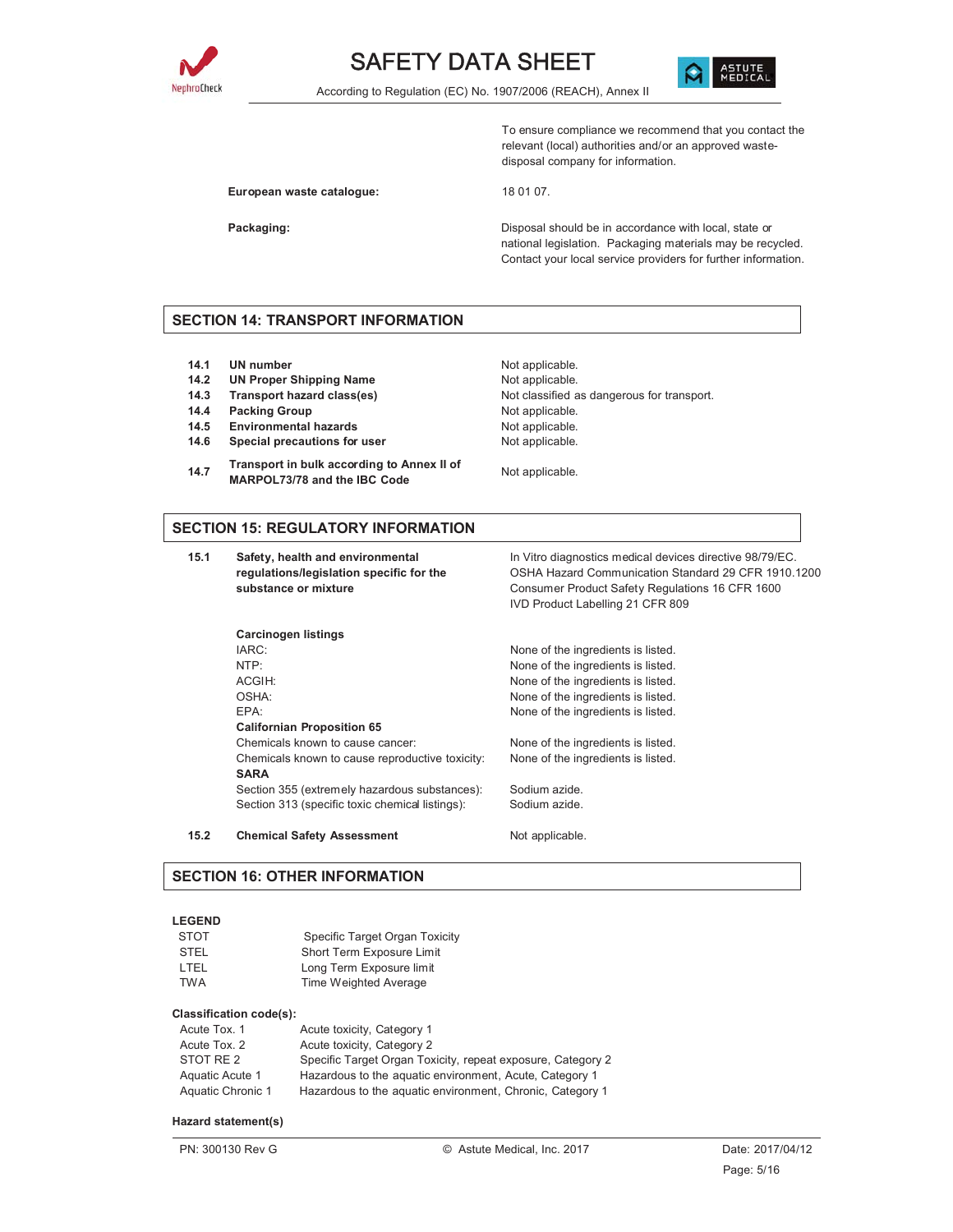



According to Regulation (EC) No. 1907/2006 (REACH), Annex II

H300: Fatal if swallowed. H310: Fatal in contact with skin.

H373: May cause damage to organs through prolonged or repeated exposure.

H400: Very toxic to aquatic life.

H410: Very toxic to aquatic life with long lasting effects.

EUH032: Contact with acids liberates very toxic gas.

#### **References:**

Raw material safety data sheets.

#### **Additional Information**

Reason for update: example and the Modify storage conditions to align with update to package insert Supersedes: PN: 300130 Rev F Prepared by: Occupational Services, Inc. The Email: admin@occserv.com

To the best of our knowledge, the information contained herein is accurate. However, neither the above named supplier nor any of its subsidiaries assumes any liability whatsoever for the accuracy or completeness of the information contained herein. Final determination of suitability of any material is the sole responsibility of the user. All materials may present unknown hazards and should be used with caution. Although certain hazards are described herein, we cannot guarantee that these are the only hazards that exist.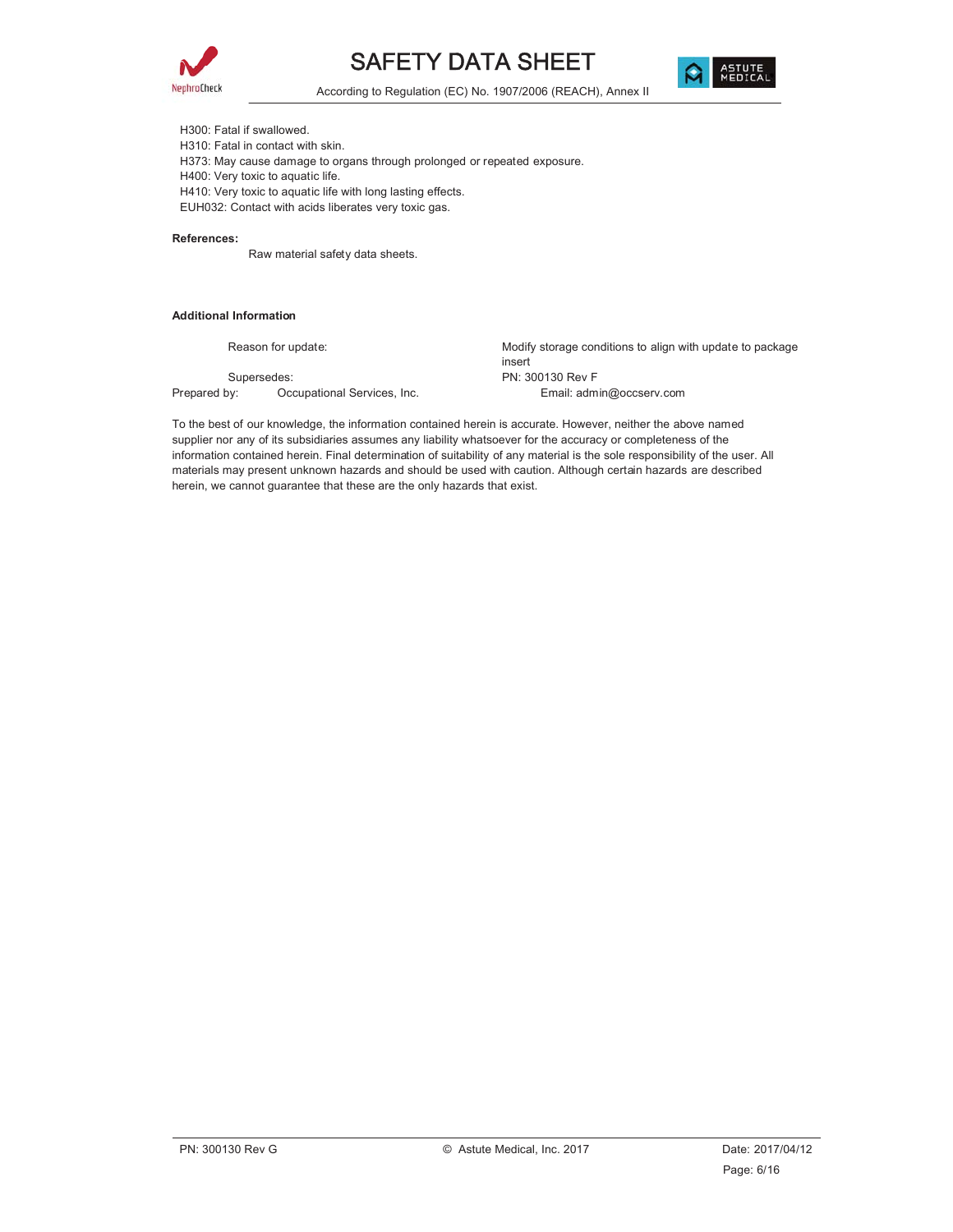



#### **SECTION 1: IDENTIFICATION OF THE SUBSTANCE/MIXTURE AND OF THE COMPANY/UNDERTAKING**

| 1.1<br>1.2 | <b>Product identifier</b><br>Trade name<br>Relevant identified uses of the substance or | NEPHROCHECK Test Conjugate                              |
|------------|-----------------------------------------------------------------------------------------|---------------------------------------------------------|
|            | mixture and uses advised against<br>Identified use(s)                                   | In vitro diagnostic reagent. For professional use only. |
| 1.3        | Details of the supplier of the safety data sheet                                        |                                                         |
|            | Company Identification                                                                  | Astute Medical, Inc.                                    |
|            |                                                                                         | 3550 General Atomics Ct.                                |
|            |                                                                                         | Building 2                                              |
|            |                                                                                         | San Diego, CA 92121 USA                                 |
|            | Telephone                                                                               | +1 (858) 500-7000                                       |
|            | E-Mail (competent person)                                                               | info@astutemedical.com                                  |
| 1.4        | Emergency telephone number                                                              |                                                         |
|            | Emergency Phone No.                                                                     | +1(855) 807-2783                                        |
|            |                                                                                         |                                                         |

#### **SECTION 2: HAZARDS IDENTIFICATION**

**2.1 Classification of the substance or mixture Regulation (EC) No. 1272/2008 (CLP)** Not classified as hazardous. **OSHA Hazard Communication Standard 29 CFR 1910.1200 (HazCom 2012) / GHS** Not classified as hazardous. **2.2** Label elements No measures required. **2.3** Other hazards **Significant health effects are not anticipated from routine use** of these materials when following the precautions listed within this SDS. None of the Research Reagents listed within this SDS are considered hazardous as defined by the Occupational Safety and Health Administration (OSHA), the Canadian Workplace Materials Information System (WHMIS), and the European Union. Handle as if potentially

infectious.

#### **SECTION 3: COMPOSITION/INFORMATION ON INGREDIENTS**

**3.1 Mixtures**

Additional information

Description: *In vitro diagnostic reagent.* Lyophilised mixture.

Dangerous components: The product does not contain reportable quantities of dangerous components.<br>None.

#### **SECTION 4: FIRST AID MEASURES**

| 4.1 | Description of first aid measures                              |                                                                                                  |
|-----|----------------------------------------------------------------|--------------------------------------------------------------------------------------------------|
|     | Inhalation                                                     | Supply fresh air; Consult a physician if any symptoms<br>develop.                                |
|     | <b>Skin Contact</b>                                            | Wash skin with soap and water. Consult a physician if any<br>symptoms develop.                   |
|     | Eye Contact                                                    | Rinse cautiously with water for several minutes. Consult a<br>physician if any symptoms develop. |
|     | Ingestion                                                      | Wash out mouth with water. Consult a physician if any<br>symptoms develop.                       |
| 4.2 | Most important symptoms and effects, both<br>acute and delayed | None known.                                                                                      |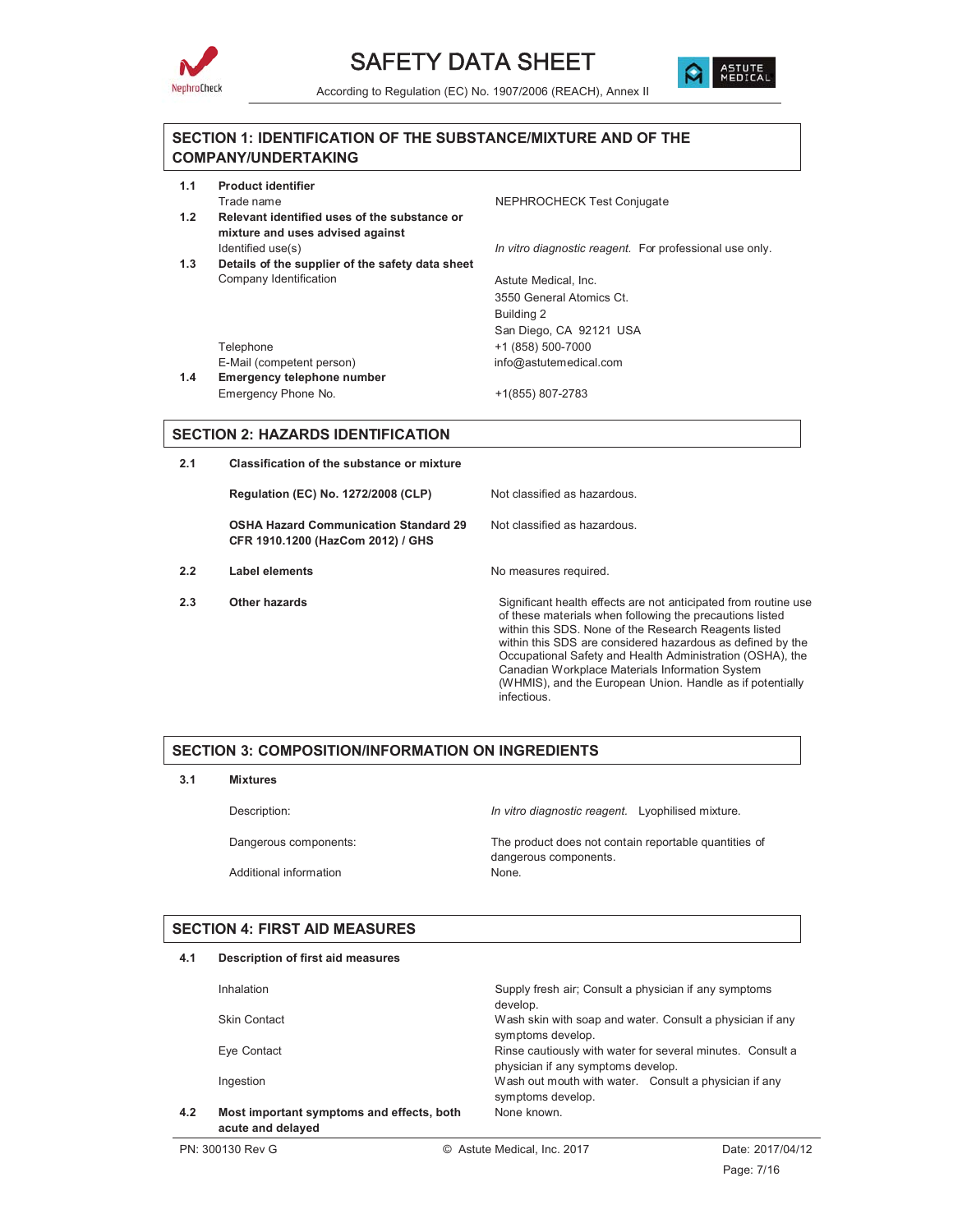



**4.3 Indication of the immediate medical attention and special treatment needed** None.

# **SECTION 5: FIRE-FIGHTING MEASURES**

- **5.1 Extinguishing media**
- **5.2 Special hazards arising from the substance or mixture**
- 

Suitable Extinguishing Media CO2, powder or water spray. Fight larger fires with water spray or alcohol resistant foam. In case of fire, the following can be released: Carbon oxides (COx). **5.3 Advice for fire-fighters** Use fire-extinguishing methods suitable to surrounding conditions. Wear full protective suit and self-contained breathing

aparatus (SCBA) when extinguishing fires.

#### **SECTION 6: ACCIDENTAL RELEASE MEASURES**

| 6.1 | Personal precautions, protective equipment | Isolate spillage and clean up immediately.                                |
|-----|--------------------------------------------|---------------------------------------------------------------------------|
|     | and emergency procedures                   | Refer to Section 8 for protective measures when handling the<br>spillage. |
| 6.2 | <b>Environmental precautions</b>           | No special requirements.                                                  |
| 6.3 | Methods and material for containment and   | Collect material and dispose of as waste according to                     |
|     | cleaning up                                | Section 13.                                                               |
|     |                                            | Rinse off area with water and disinfectant.                               |
| 6.4 | Reference to other sections                | 8.13                                                                      |
|     |                                            |                                                                           |

#### **SECTION 7: HANDLING AND STORAGE**

| 7.1 | Precautions for safe handling                                   | This product should be handled as a potentially infectious<br>material, as no known test method procedure can offer<br>complete assurance that products derived from materials of<br>human origin will not transmit infectious agents.<br>Refer to EU directive 2000/54EC or US regulation 29 CFR<br>1910.1030 for information on handling biohazardous<br>materials. Follow universal precautions.<br>Avoid contact with skin and eyes.<br>Keep out of reach of children.<br>Wash hands before breaks and after work.<br>Clean work areas with hypochlorite or other disinfecting<br>agent.<br>If aerosolization potential exists, handle under local exhaust<br>ventilation such as a biological safety cabinet or fume hood. |
|-----|-----------------------------------------------------------------|---------------------------------------------------------------------------------------------------------------------------------------------------------------------------------------------------------------------------------------------------------------------------------------------------------------------------------------------------------------------------------------------------------------------------------------------------------------------------------------------------------------------------------------------------------------------------------------------------------------------------------------------------------------------------------------------------------------------------------|
| 7.2 | Conditions for safe storage, including any<br>incompatibilities | Store in the original container at 2 to 8°C.                                                                                                                                                                                                                                                                                                                                                                                                                                                                                                                                                                                                                                                                                    |
| 7.3 | Specific end use(s)                                             | Use as per instructions for use.                                                                                                                                                                                                                                                                                                                                                                                                                                                                                                                                                                                                                                                                                                |

#### **SECTION 8: EXPOSURE CONTROLS/PERSONAL PROTECTION**

| 8.1<br>8.1.1 | <b>Control parameters</b><br><b>Occupational Exposure Limits</b> | The product does not contain any relevant quantities of<br>materials with critical values that have to be monitored at the<br>workplace. |
|--------------|------------------------------------------------------------------|------------------------------------------------------------------------------------------------------------------------------------------|
| 8.2          | <b>Exposure controls</b>                                         |                                                                                                                                          |
| 8.2.1        | Appropriate engineering controls                                 | If aerosolization potential exists, handle the material inside a<br>biological safety cabinet or fume hood.                              |
| 8.2.2        | Personal protection equipment                                    |                                                                                                                                          |
|              | Eye/face protection                                              | Safety glasses recommended. When in solution, use safety<br>goggles if splash potential exists.                                          |
|              | Hand protection                                                  | Disposable gloves.                                                                                                                       |
|              | Material of gloves:                                              | Latex / natural rubber. Nitrile rubber                                                                                                   |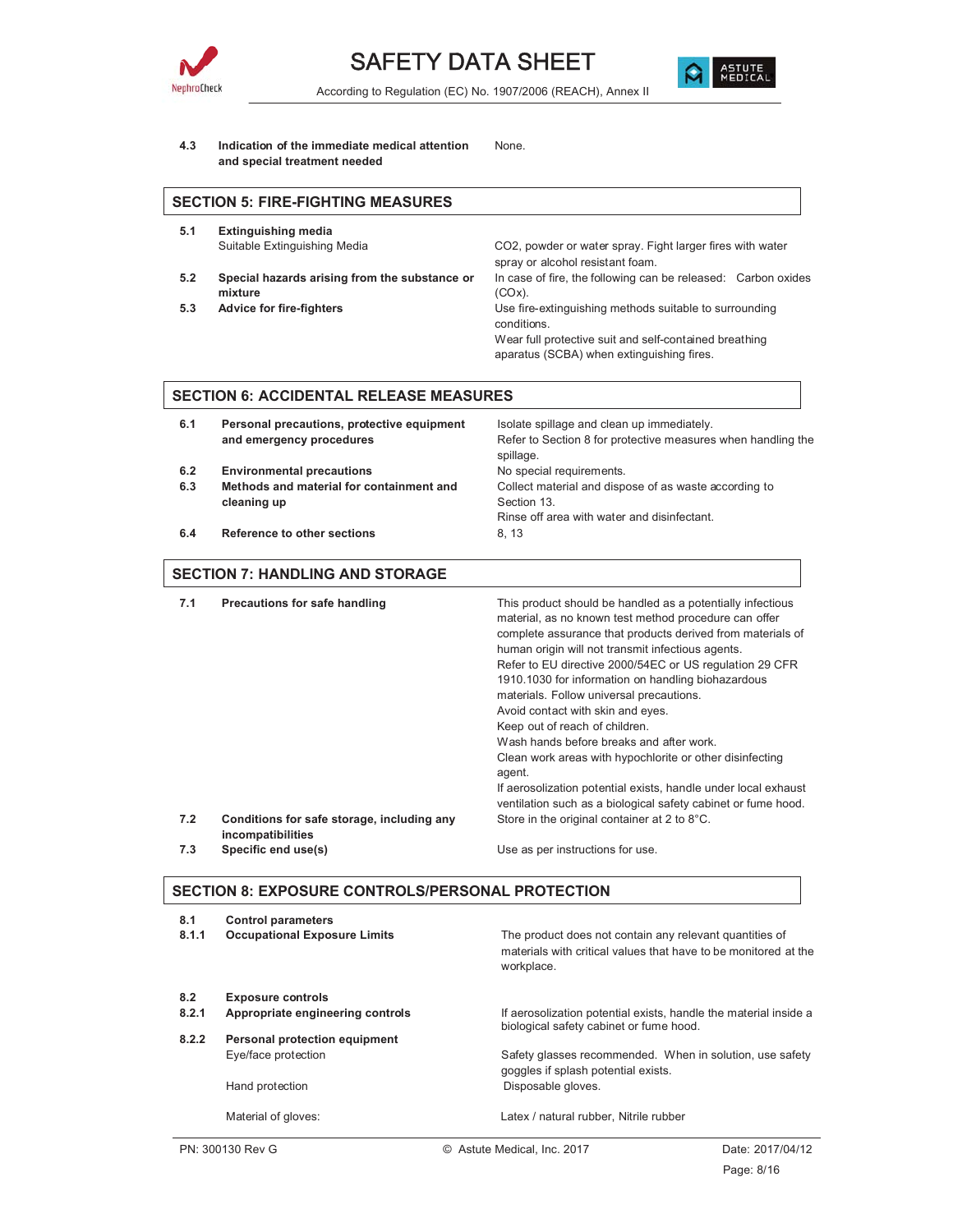



According to Regulation (EC) No. 1907/2006 (REACH), Annex II

Body protection extensive community and the Laboratory coat.

Penetration time of glove material: Gloves resistance is not critical when the product is handled according to the instructions for use. Respiratory protection Not normally required. Avoid aerosolization. Handle under local exhaust ventilation if aerosolization potential exists.

8.2.3 Environmental Exposure Controls No special measures are required.

#### **SECTION 9: PHYSICAL AND CHEMICAL PROPERTIES**

**9.1 Information on basic physical and chemical properties** Appearance Solid. Colour White/Bluish. Odour No odour. Odour Threshold (ppm) Not applicable. pH (Value) example a series of the No data available.. Melting Point (°C) / Freezing Point (°C) No data available.. Boiling point/boiling range (°C): Not applicable. Flash Point (°C) and the control of the Not applicable. Evaporation rate  $(BA = 1)$  Not applicable. Flammability (solid, gas) No data available. Explosive limit ranges Not applicable. Vapour Pressure (Pascal) Not applicable. Vapour Density (Air=1) Not applicable. Density (g/ml) No data available. Solubility (Water) Soluble. Solubility (Other) No data available. Partition Coefficient (n-Octanol/water) No data available. Auto Ignition Temperature (°C) No data available. Decomposition Temperature (°C) No data available.<br>
Viscosity (mPa.s) Not applicable. Viscosity (mPa.s) Explosive properties Not explosive. Oxidising properties Not oxidising **9.2** Other information Not available

#### **SECTION 10: STABILITY AND REACTIVITY**

- **10.1 Reactivity 10.1** Reactivity
- 
- 
- **10.4 Conditions to avoid** None
- **10.5 Incompatible materials** No data available.
- **10.6 Hazardous Decomposition Product(s)** No data available.

#### **SECTION 11: TOXICOLOGICAL INFORMATION**

**11.1 Information on toxicological effects**

|  | 11.1.1 Mixtures |
|--|-----------------|
|  |                 |

Acute toxicity **No data available** No data available Skin corrosion/irritation No data available Serious eye damage/irritation No data available Respiratory/skin sensitization No data available Germ cell mutagenicity example and the No data available Carcinogenicity **No data available** No data available Reproductive toxicity No data available STOT-single exposure No data available STOT-repeated exposure No data available Aspiration hazard No data available **Health Effects and Symptoms**

**10.2 Chemical stability** The product is stable in accordance with the recommended storage conditions. **10.3 Possibility of hazardous reactions** None known. Hazardous polymerisation will not occur.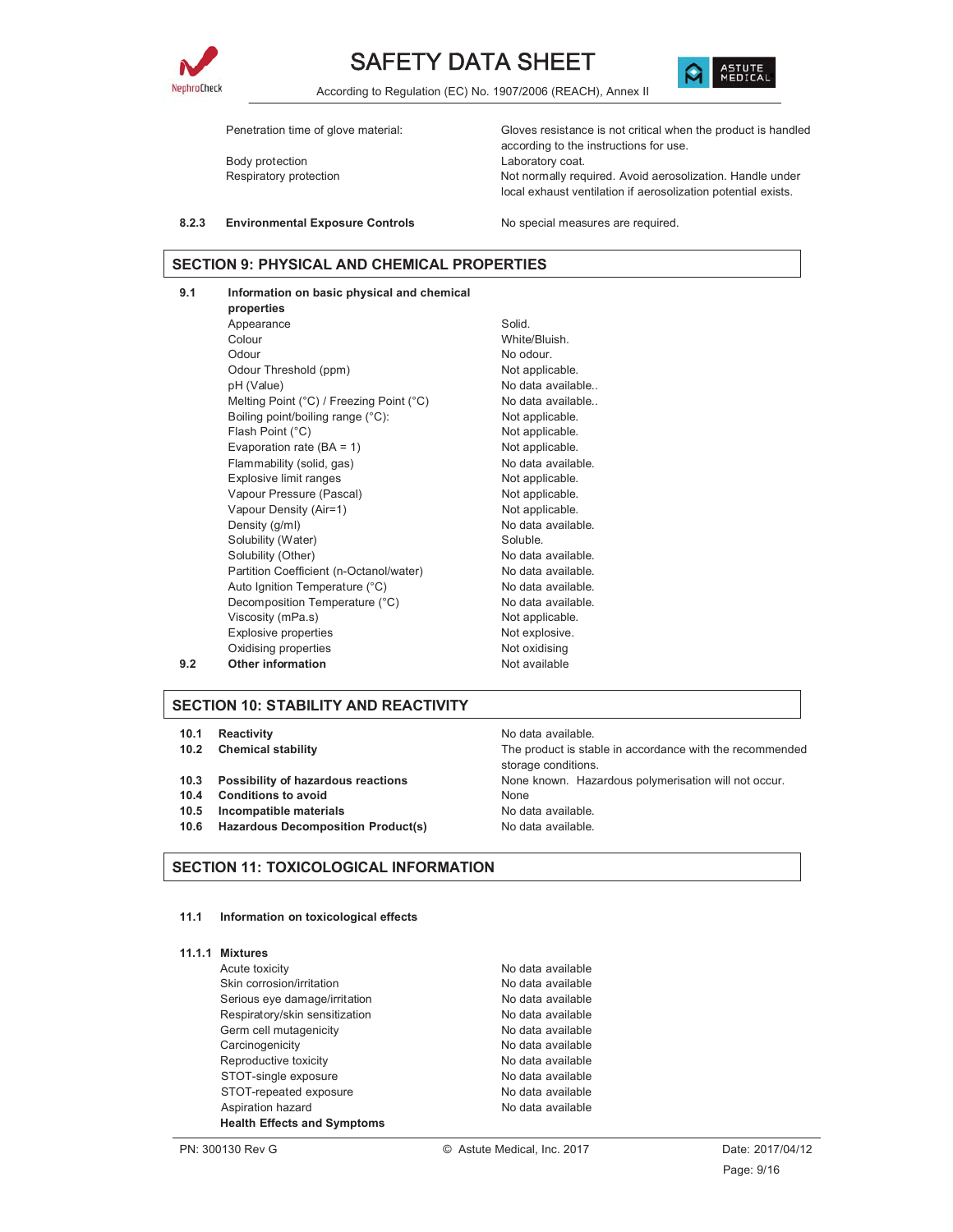



According to Regulation (EC) No. 1907/2006 (REACH), Annex II

Skin Contact Skin Contact Contact Contact Contact Contact Contact Contact Contact Contact Contact Contact Contact No significant harmful effects anticipated. Eye Contact **Exercise 2** No significant harmful effects anticipated. Ingestion **Ingestion** No significant harmful effects anticipated.

**11.2 Other information** The product is not subject to classification according to the calculation method of the General EU Classification Guidelines for Preparations. When used and handled according to specifications, the product does not have any harmful effects according to our experience and the information provided to us.

#### **SECTION 12: ECOLOGICAL INFORMATION**

- 
- **12.2 Persistence and degradability** No data available
- **12.3 Bioaccumulative potential Manual Constructs** No data available
- **12.4 Mobility in soil** No data available
- 12.5 Results of PBT and vPvB assessment Not applicable.
- **12.6 Other adverse effects** Not applicable.

**12.1 Toxicity** The product does not contain significant quantities of ingredients that are environmentally toxic.

#### **SECTION 13: DISPOSAL CONSIDERATIONS**

**13.1 Waste treatment methods**

**Product: Product: Product: Product: Product: Disease in the Used devices and other contaminated materials should be** disposed of as potentially biohazardous waste. To ensure compliance we recommend that you contact the relevant (local) authorities and/or an approved waste-disposal company for information.

European waste catalogue: 18 01 03.

**Packaging: Packaging: Packaging: Disposal should be in accordance with local, state or** national legislation.

> Contaminated packaging must be disposed of in the same manner as the product.

> Non-contaminated packaging materials may be recycled. Contact your local service providers for further information.

#### **SECTION 14: TRANSPORT INFORMATION**

- **14.1 UN number** Not applicable.
- **14.2 UN Proper Shipping Name** Not applicable.
- 
- **14.4 Packing Group Case Contract Contract Packing Group** Not applicable.
- 14.5 Environmental hazards Not applicable.
- 14.6 Special precautions for user **Not** applicable.
- **14.7 Transport in bulk according to Annex II of MARPOL73/78 and the IBC Code** MARPOL73/78 and the IBC Code

**14.3 Transport hazard class(es)** Not classified as dangerous for transport.

#### **SECTION 15: REGULATORY INFORMATION**

**15.1 Safety, health and environmental regulations/legislation specific for the substance or mixture**

In Vitro diagnostics medical devices directive 98/79/EC. OSHA Hazard Communication Standard 29 CFR 1910.1200 Consumer Product Safety Regulations 16 CFR 1600 IVD Product Labelling 21 CFR 809

**Carcinogen listings**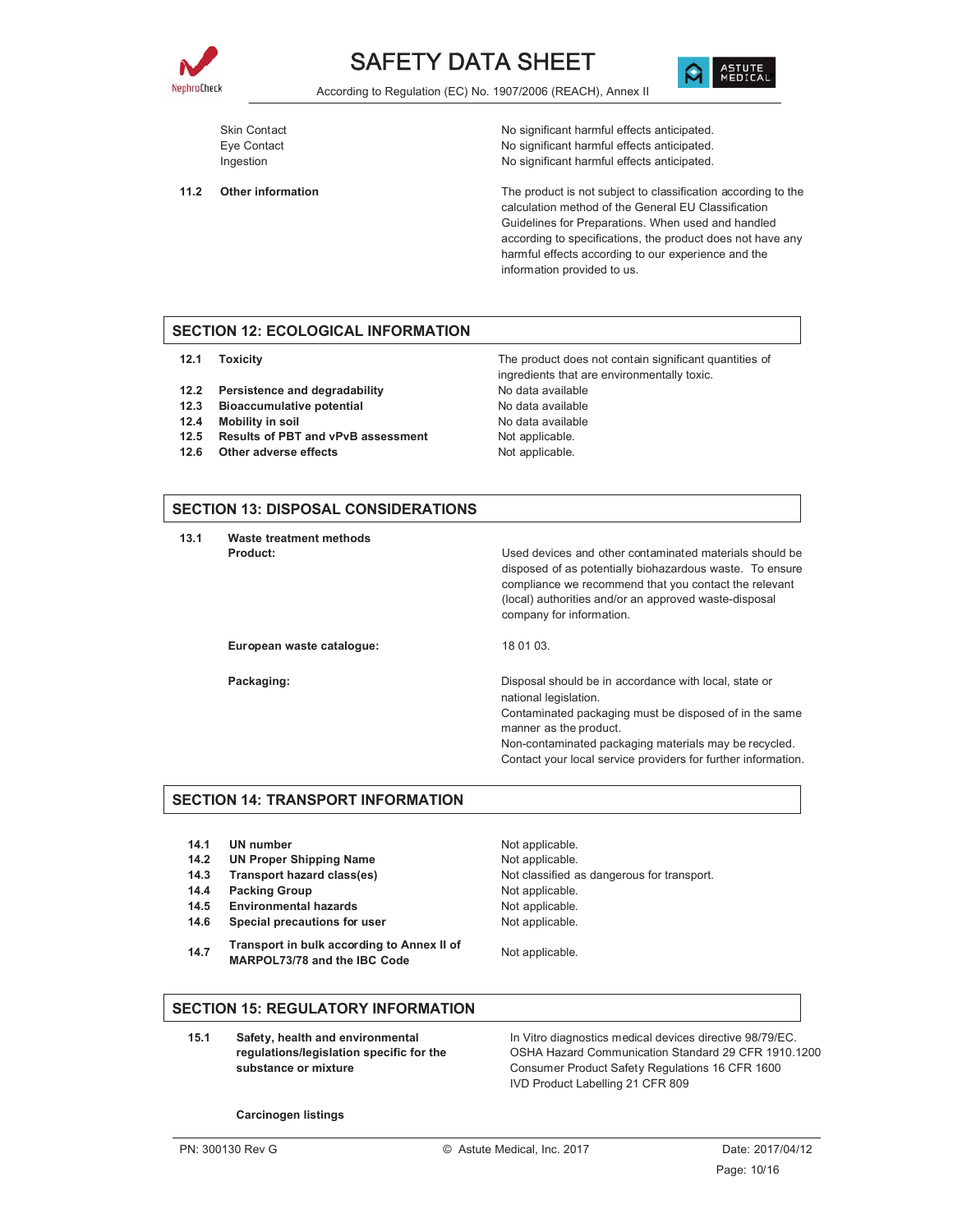



| 15.2 | <b>Chemical Safety Assessment</b>                            | Not applicable.                    |
|------|--------------------------------------------------------------|------------------------------------|
|      | Section 313 (specific toxic chemical listings):              | None of the ingredients is listed. |
|      | <b>SARA</b><br>Section 355 (extremely hazardous substances): | None of the ingredients is listed. |
|      | Chemicals known to cause reproductive toxicity:              | None of the ingredients is listed. |
|      | Chemicals known to cause cancer:                             | None of the ingredients is listed. |
|      | <b>Californian Proposition 65</b>                            |                                    |
|      | FPA <sup>.</sup>                                             | None of the ingredients is listed. |
|      | OSHA:                                                        | None of the ingredients is listed. |
|      | ACGIH:                                                       | None of the ingredients is listed. |
|      | NTP:                                                         | None of the ingredients is listed. |
|      | IARC:                                                        | None of the ingredients is listed. |
|      |                                                              |                                    |

#### **SECTION 16: OTHER INFORMATION**

#### **LEGEND**

STOT Specific Target Organ Toxicity

#### **References:**

Raw safety data sheets.

#### **Additional Information**

Reason for update: Modify storage conditions to align with update to package insert Supersedes: PN: 300130 Rev F Prepared by: Cocupational Services, Inc. (a) Final: admin@occserv.com

To the best of our knowledge, the information contained herein is accurate. However, neither the above named supplier nor any of its subsidiaries assumes any liability whatsoever for the accuracy or completeness of the information contained herein. Final determination of suitability of any material is the sole responsibility of the user. All materials may present unknown hazards and should be used with caution. Although certain hazards are described herein, we cannot guarantee that these are the only hazards that exist.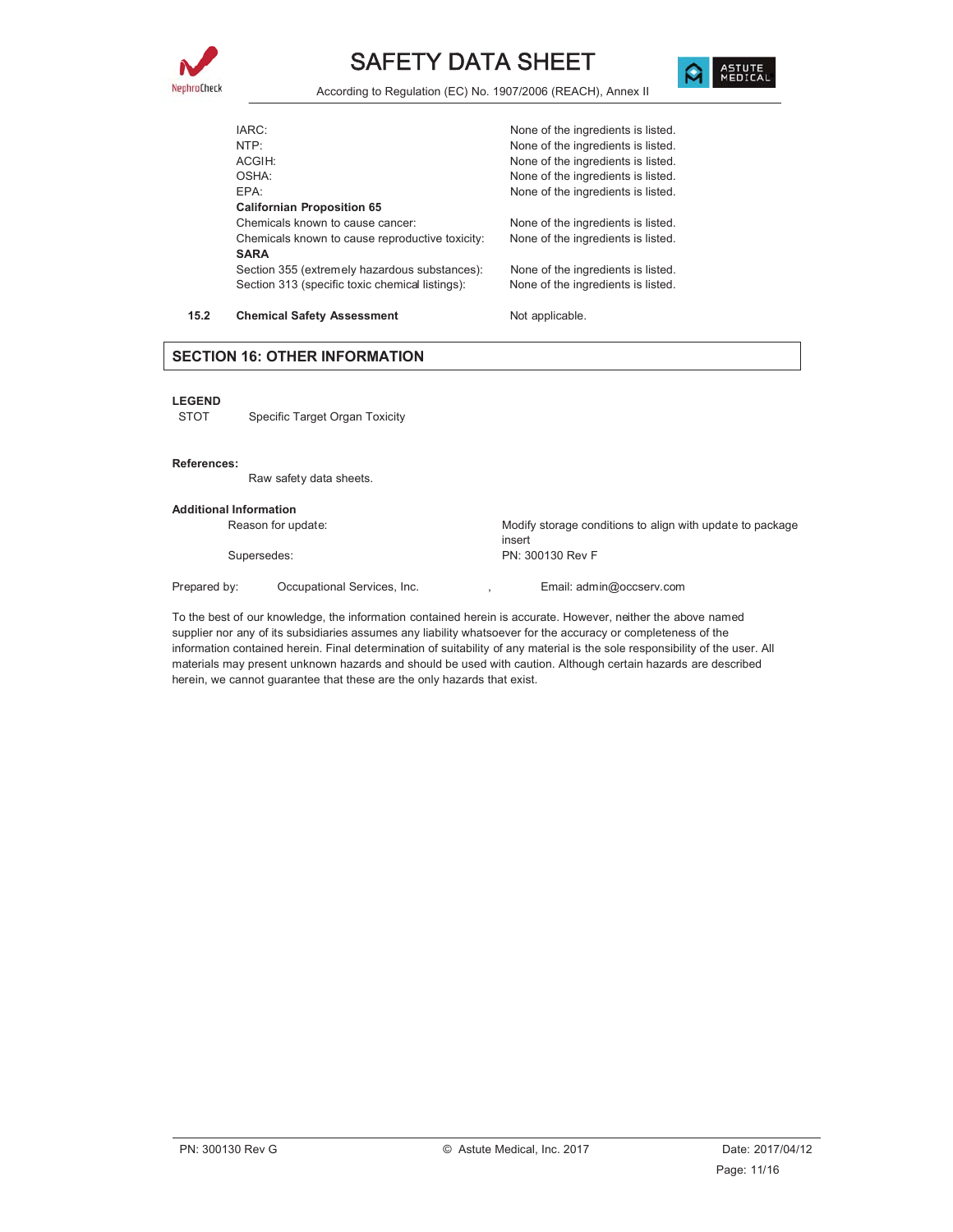



#### **SECTION 1: IDENTIFICATION OF THE SUBSTANCE/MIXTURE AND OF THE COMPANY/UNDERTAKING**

| 1.1                                      | <b>Product identifier</b>                        |                                                                |
|------------------------------------------|--------------------------------------------------|----------------------------------------------------------------|
|                                          | Trade name                                       | NEPHROCHECK Test Cartridge                                     |
| 1.2                                      | Relevant identified uses of the substance or     |                                                                |
|                                          | mixture and uses advised against                 |                                                                |
|                                          | Identified use(s)                                | In vitro diagnostic medical device. For professional use only. |
| 1.3                                      | Details of the supplier of the safety data sheet |                                                                |
|                                          | Company Identification                           | Astute Medical, Inc.                                           |
|                                          |                                                  | 3550 General Atomics Ct.                                       |
|                                          |                                                  | Building 2                                                     |
|                                          |                                                  | San Diego, CA 92121 USA                                        |
|                                          | Telephone                                        | +1 (858) 500-7000                                              |
|                                          | E-Mail (competent person)                        | info@astutemedical.com                                         |
| 1.4                                      | Emergency telephone number                       |                                                                |
|                                          | Emergency Phone No.                              | +1(855) 807-2783                                               |
|                                          |                                                  |                                                                |
|                                          |                                                  |                                                                |
| <b>SECTION 2: HAZARDS IDENTIFICATION</b> |                                                  |                                                                |

| 2.1 | Classification of the substance or mixture<br>Regulation (EC) No. 1272/2008 (CLP) | Not classified as hazardous. |
|-----|-----------------------------------------------------------------------------------|------------------------------|
|     | <b>OSHA Hazard Communication Standard 29</b><br>CFR 1910.1200 (HazCom 2012) / GHS | Not classified as hazardous. |
| 2.2 | Label elements                                                                    | No measures required.        |

**2.3** Other hazards **Significant health effects are not anticipated from routine use** of these materials when following the precautions listed within this SDS. None of the Research Reagents listed within this SDS are considered hazardous as defined by the Occupational Safety and Health Administration (OSHA), the Canadian Workplace Materials Information System (WHMIS), and the European Union. Handle as if potentially infectious.

#### **SECTION 3: COMPOSITION/INFORMATION ON INGREDIENTS**

**3.1 Mixtures**

Additional information None.

Description: **In vitro diagnostic medical device.** Test strip impregnated with dried chemical / biochemical reagents. Dangerous components: The product does not contain reportable quantities of dangerous components.

#### **SECTION 4: FIRST AID MEASURES**

#### **4.1 Description of first aid measures**

Inhalation **Inhalation** Not relevant for this material. Skin Contact Skin Contact Skin Wash skin with soap and water. Eye Contact **Not relevant for this material.** Ingestion Not relevant for this material. **4.2 Most important symptoms and effects, both acute and delayed** None known.

**4.3 Indication of the immediate medical attention and special treatment needed**

None.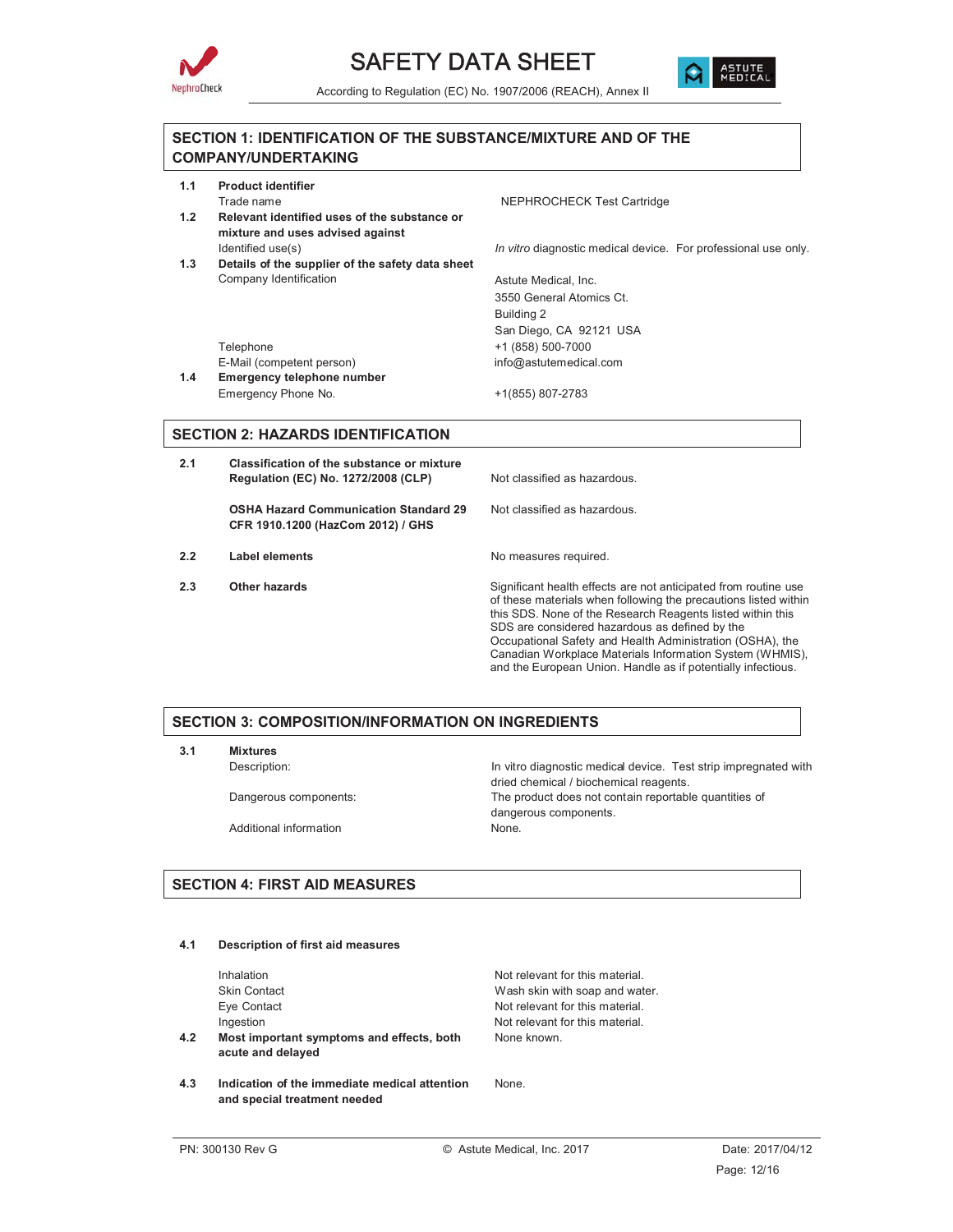



#### **SECTION 5: FIRE-FIGHTING MEASURES**

| 5.1 | <b>Extinguishing media</b>                               |                                                                                                                                 |
|-----|----------------------------------------------------------|---------------------------------------------------------------------------------------------------------------------------------|
|     | Suitable Extinguishing Media                             | CO2, powder or water spray. Fight larger fires with water<br>spray or alcohol resistant foam.                                   |
| 5.2 | Special hazards arising from the substance or<br>mixture | In case of fire, the following can be released: Carbon oxides<br>(COx), Hazardous fumes.                                        |
| 5.3 | <b>Advice for fire-fighters</b>                          | Use fire-extinguishing methods suitable to surrounding<br>conditions.<br>Wear full protective suit and self-contained breathing |
|     |                                                          | aparatus (SCBA) when extinguishing fires.                                                                                       |

#### **SECTION 6: ACCIDENTAL RELEASE MEASURES**

| 6.1 | Personal precautions, protective equipment<br>and emergency procedures | No special requirements.                              |
|-----|------------------------------------------------------------------------|-------------------------------------------------------|
| 6.2 | <b>Environmental precautions</b>                                       | No special requirements.                              |
| 6.3 | Methods and material for containment and                               | Collect material and dispose of as waste according to |
|     | cleaning up                                                            | Section 13. Wipe the area with disinfectant.          |
| 6.4 | Reference to other sections                                            | 8.13                                                  |

#### **SECTION 7: HANDLING AND STORAGE**

| 7.1 | Precautions for safe handling                                   | Avoid contact with skin and eyes.<br>Keep out of reach of children.<br>Wash hands before breaks and after work.<br>Specimens should be handled as potentially infectious<br>materials. Use universal precautions. Refer to EU directive<br>2000/54EC or US regulation 29 CFR 1910.1030 for<br>information on handling biohazardous materials.<br>Clean work areas with hypochlorite or other disinfecting<br>agent. |
|-----|-----------------------------------------------------------------|---------------------------------------------------------------------------------------------------------------------------------------------------------------------------------------------------------------------------------------------------------------------------------------------------------------------------------------------------------------------------------------------------------------------|
| 7.2 | Conditions for safe storage, including any<br>incompatibilities | Store in the original container at 2 to 8°C.                                                                                                                                                                                                                                                                                                                                                                        |
| 7.3 | Specific end use(s)                                             | Use as per instructions for use.                                                                                                                                                                                                                                                                                                                                                                                    |

#### **SECTION 8: EXPOSURE CONTROLS/PERSONAL PROTECTION**

| 8.1<br>8.1.1 | <b>Control parameters</b><br><b>Occupational Exposure Limits</b> | The product does not contain any relevant quantities of<br>materials with critical values that have to be monitored at the<br>workplace. |
|--------------|------------------------------------------------------------------|------------------------------------------------------------------------------------------------------------------------------------------|
| 8.2          | <b>Exposure controls</b>                                         |                                                                                                                                          |
| 8.2.1        | Appropriate engineering controls                                 | If aerosolization potential exists, handle the material in a<br>biological safety cabinet or fume hood.                                  |
| 8.2.2        | Personal protection equipment                                    |                                                                                                                                          |
|              | Eye/face protection                                              | Safety glasses recommended.                                                                                                              |
|              | Hand protection                                                  | Disposable gloves.                                                                                                                       |
|              | Material of gloves:                                              | Latex / natural rubber, Nitrile rubber                                                                                                   |
|              | Penetration time of glove material:                              | Gloves resistance is not critical when the product is handled<br>according to the instructions for use.                                  |
|              | Body protection                                                  | Laboratory coat.                                                                                                                         |
|              | Respiratory protection                                           | Not normally required.                                                                                                                   |
|              |                                                                  |                                                                                                                                          |

#### 8.2.3 **Environmental Exposure Controls** No special measures are required.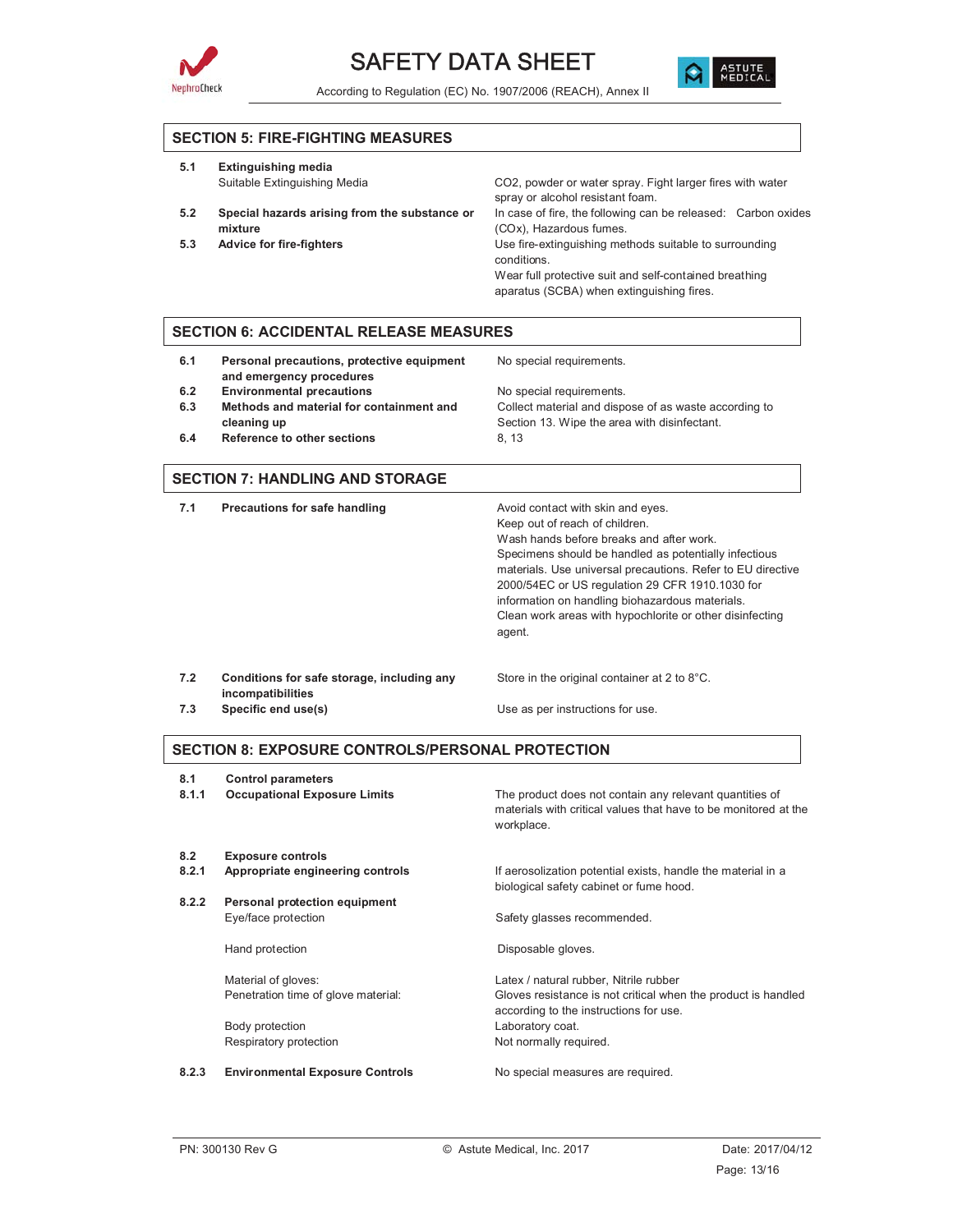



According to Regulation (EC) No. 1907/2006 (REACH), Annex II

#### **SECTION 9: PHYSICAL AND CHEMICAL PROPERTIES**

- **9.1 Information on basic physical and chemical**
- **properties** Appearance Solid. Colour **Blue and White.** Odour No odour. Odour Threshold (ppm) Not applicable. pH (Value) example a series of the No data available. Melting Point (°C) / Freezing Point (°C) No data available. Boiling point/boiling range (°C): Not applicable. Flash Point (°C) and the control of the Not applicable. Evaporation rate  $(BA = 1)$  Not applicable. Flammability (solid, gas) No data available. Explosive limit ranges Not applicable. Vapour Pressure (Pascal) Not applicable. Vapour Density (Air=1) Not applicable. Density (g/ml) No data available. Solubility (Water) Not applicable. Solubility (Other) No data available. Partition Coefficient (n-Octanol/water) No data available. Auto Ignition Temperature (°C) No data available. Decomposition Temperature (°C) No data available. Viscosity (mPa.s) Not applicable. Explosive properties Not explosive. Oxidising properties Not oxidising **9.2** Other information Not available

#### **SECTION 10: STABILITY AND REACTIVITY**

- **10.1 Reactivity 10.1** Reactivity
- 
- 
- **10.4 Conditions to avoid** None
- **10.5 Incompatible materials** No data available.
- **10.6 Hazardous Decomposition Product(s)** No data available.

**10.2 Chemical stability** The product is stable in accordance with the recommended storage conditions. **10.3 Possibility of hazardous reactions** None known. Hazardous polymerisation will not occur.

#### **SECTION 11: TOXICOLOGICAL INFORMATION**

**11.1 Information on toxicological effects**

#### **11.1.1 Mixtures**

Skin corrosion/irritation No data available Serious eye damage/irritation No data available. Respiratory/skin sensitization No data available. Germ cell mutagenicity example and the No data available. Carcinogenicity **No data available.** Reproductive toxicity No data available. STOT-single exposure No data available STOT-repeated exposure No data available. Aspiration hazard No data available.

#### **Health Effects and Symptoms**

# Acute toxicity **No observe that a set of the COV** No data available

Skin Contact **No significant harmful effects anticipated.** No significant harmful effects anticipated. Eye Contact **No significant harmful effects anticipated.** No significant harmful effects anticipated. Ingestion **Ingestion** No significant harmful effects anticipated.

**11.2 Other information** The product is not subject to classification according to the calculation method of the General EU Classification Guidelines for Preparations. When used and handled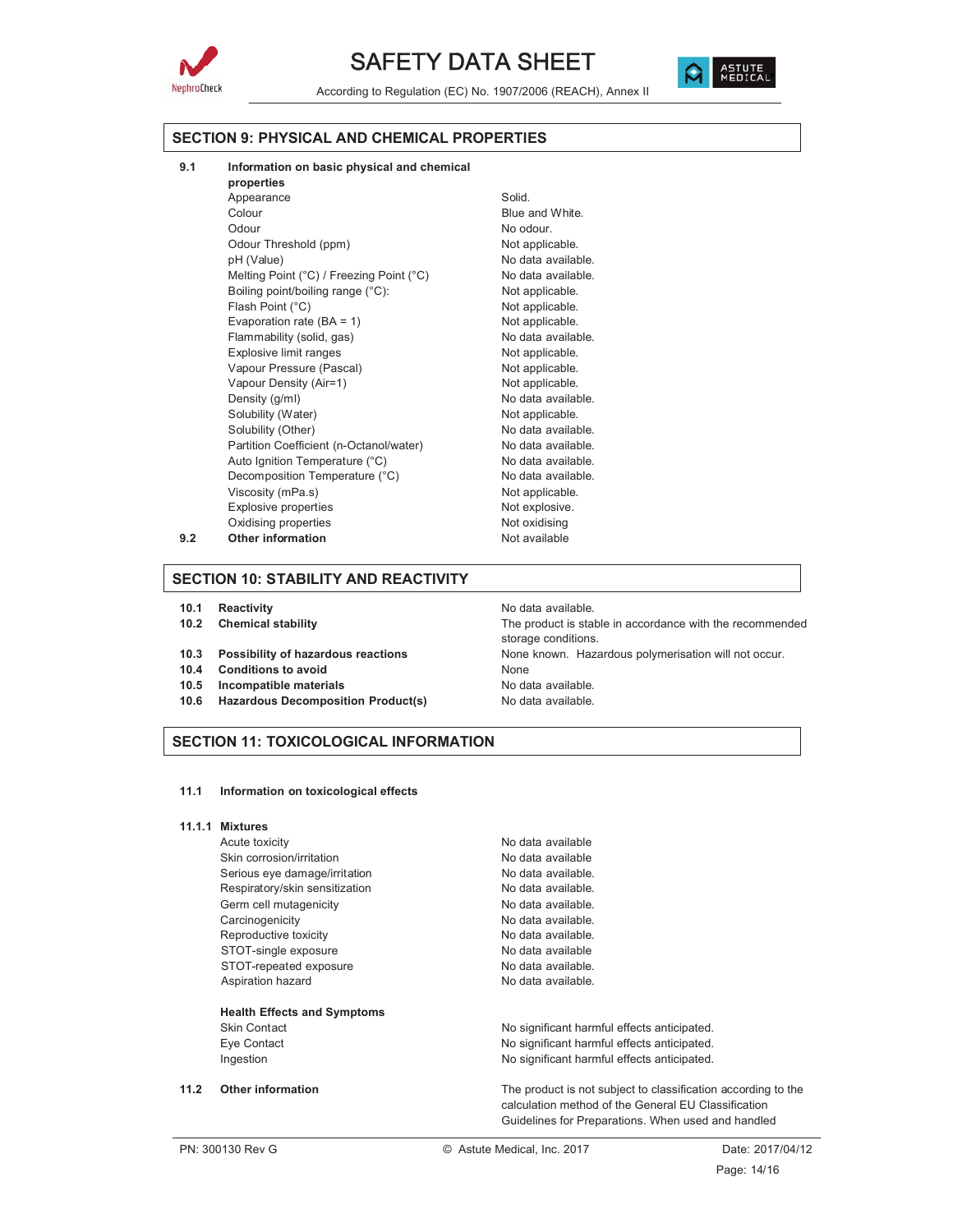



according to specifications, the product does not have any harmful effects according to our experience and the information provided to us.

### **SECTION 12: ECOLOGICAL INFORMATION**

| 12.1 | Toxicity                                | The product does not contain significant quantities of<br>ingredients that are environmentally toxic. |
|------|-----------------------------------------|-------------------------------------------------------------------------------------------------------|
|      | 12.2 Persistence and degradability      | The device contains plastic and other components that are<br>not readily degradable                   |
| 12.3 | Bioaccumulative potential               | No data available                                                                                     |
| 12.4 | Mobility in soil                        | No data available                                                                                     |
|      | 12.5 Results of PBT and vPvB assessment | No data available                                                                                     |
|      |                                         |                                                                                                       |

**12.6** Other adverse effects No data available

#### **SECTION 13: DISPOSAL CONSIDERATIONS**

**13.1 Waste treatment methods**

**Product:** Used devices and other contaminated materials should be disposed of as potentially biohazardous waste. To ensure compliance we recommend that you contact the relevant (local) authorities and/or an approved waste-disposal company for information.

European waste catalogue: 18 01 03.

**Packaging: Packaging: Packaging: Disposal should be in accordance with local, state or** national legislation. Contaminated packaging must be disposed of in the same manner as the product. Noncontaminated packaging materials may be recycled. Contact your local service providers for further information.

#### **SECTION 14: TRANSPORT INFORMATION**

- **14.1 UN number** Not applicable.
- 14.2 UN Proper Shipping Name Not applicable.
- 
- **14.4 Packing Group Case Contract Contract Packing Group** Not applicable.
- 14.5 **Environmental hazards** Not applicable.
- **14.6 Special precautions for user** Not applicable.

**Carcinogen listings**

**14.7 Transport in bulk according to Annex II of MARPOL73/78 and the IBC Code** Not applicable.

**14.3 Transport hazard class(es)** Not classified as dangerous for transport.

#### **SECTION 15: REGULATORY INFORMATION**

**15.1 Safety, health and environmental regulations/legislation specific for the substance or mixture** In Vitro diagnostics medical devices directive 98/79/EC. OSHA Hazard Communication Standard 29 CFR 1910.1200 Consumer Product Safety Regulations 16 CFR 1600 IVD Product Labelling 21 CFR 809

IARC: IARC: IARC: NTP: None of the ingredients is listed. ACGIH:  $\blacksquare$  None of the ingredients is listed. OSHA: None of the ingredients is listed. EPA: None of the ingredients is listed.